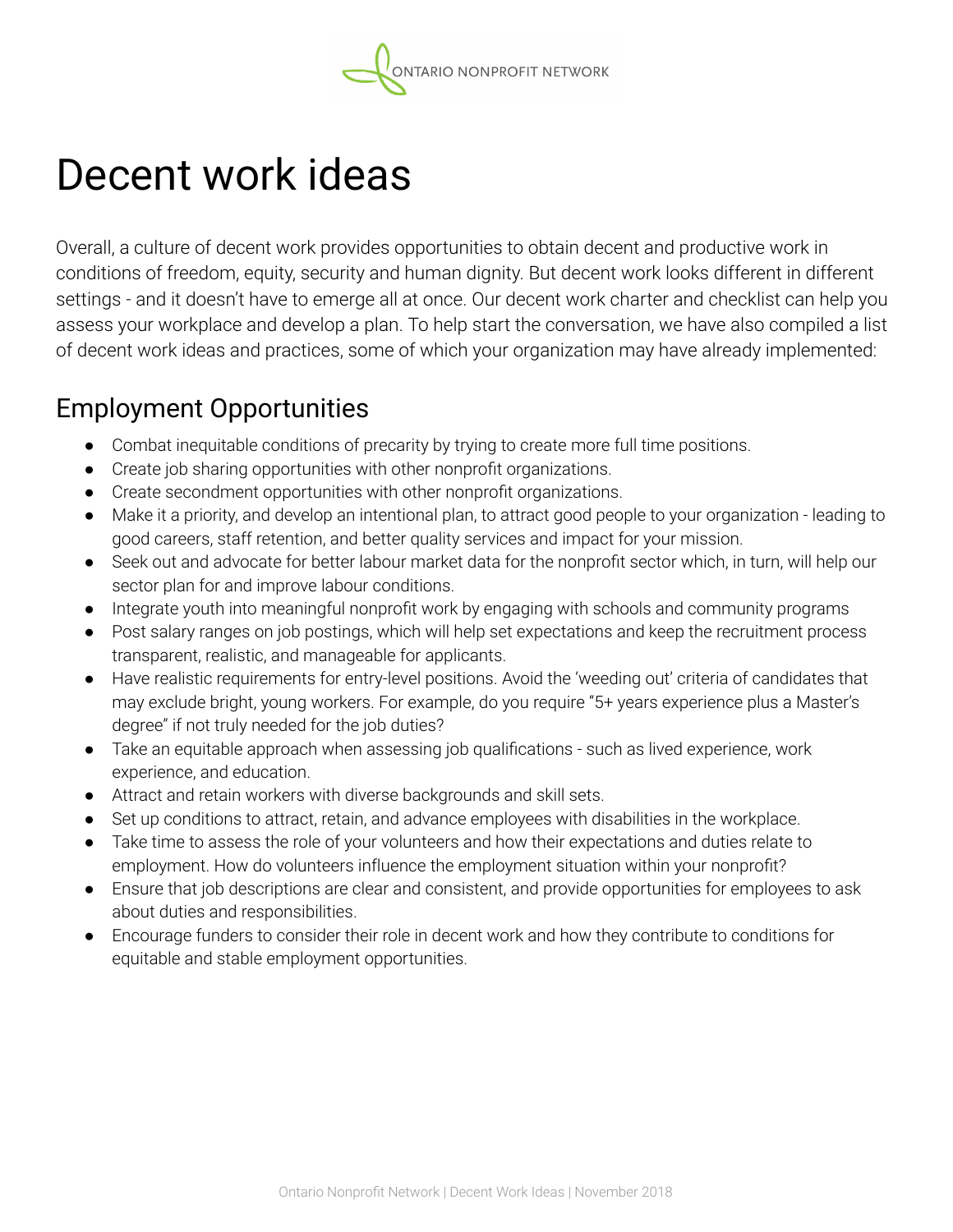## Fair income

- Have paid holiday, parental and sick leave.
- Promote steady work hours that allow for predictable income.
- Plan for salary increases over time that reflect the employee's growth.
- Strive to offer wages that meet or exceed the cost of living.
- Plan for annual salary increases to adjust for cost of living.
- Adopt living wage and other standards that promote income fairness between workplaces.
- Adopt Wagemark, an international wage standard.
- Stay abreast on minimum wage standards and policy efforts, such as the \$15 and Fairness campaign.
- Share salary scales with other partners in the sector so we can develop benchmarks together.
- Offer competitive wages and salaries in comparison to other sectors.
- Engage in honest, open conversations with funders about the need for stable and adequate funding for fair income and benefits.
- Develop pay equity plans including better salary ratios between 'top level' positions and the lowest paid workers in your organization, and between different types of workers (permanent, contract, full-time, part-time).
- Help compensate for lack of full-time hours by developing prorated benefit plans and higher wage levels for part-time staff.
- Understand diversity and inclusion under fair income such as, but not limited to: socioeconomic status, family composition, etc.

#### Health and retirement benefits

- Consider workplace pension plans that are accessible, offer maximum benefits to employees, and minimize risks for boards. See ONN's [recommendation](http://theonn.ca/pensions) of OPTrust Select.
- Help employees and management understand paystubs including how Canadian Pension Plan (CPP) contributions work.
- Offer competitive benefits that, in their design, have the nonprofit sector in mind for the widest range of employees: part-time, full-time, and contract workers.
- Consider Employment Assistance Programs (EAPs) for employee health and safety
- Set up access to supports and resources for workplace mental health.
- Consider a health and wellness program to assist with related costs like gym memberships, exercise/fitness classes, stop smoking programs, personal development, and self-help.
- Allow adequate free time and rest in work schedules.
- Offer a number of wellness days throughout the year. These are days that are not sick days, lieu days,or vacation days - they are days that allow employees to recharge and look after their own physical and mental health.
- Set up ergonomic supports for jobs that require desk and/or computer work.
- Have fragrance-free workplace policies for indoor air quality.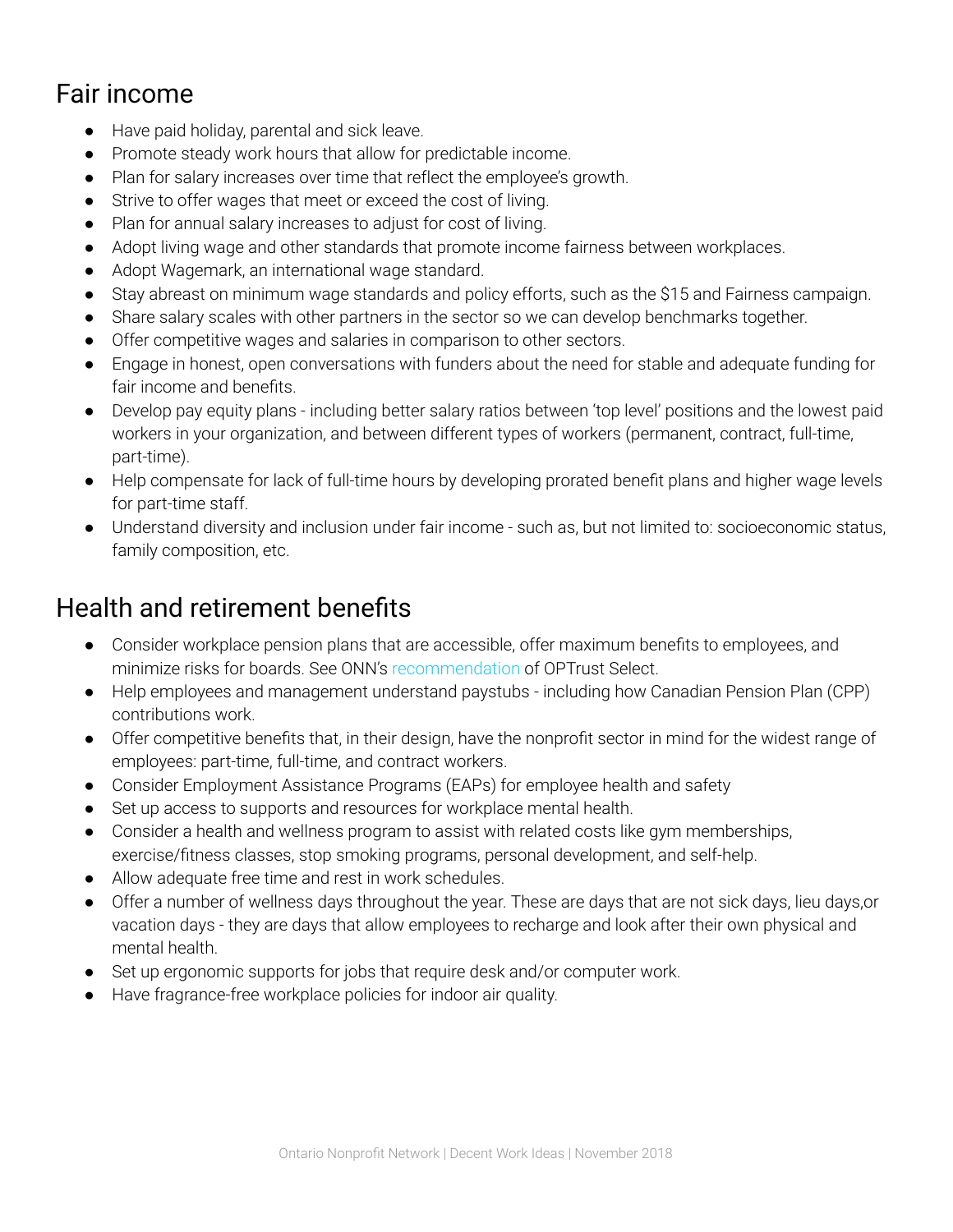## Stable employment

- Develop an action plan for staff retention in your nonprofit organization.
- Ask employees, "what would motivate you to stay for the next 5 years?"
- Assess and improve the ratio of contract to permanent positions.
- Stop the rise of insecure jobs by developing a plan to limit temporary, part-time jobs in your workforce.
- Mitigate the challenges associated with funding that must be renewed or renegotiated each year. Provide permanent employment positions that are reliant on stable revenue sources, rather than relying on renewable year-to-year funding contracts.
- In short term and other precarious contract positions, be transparent with the employee about why their contract is short-term. Open communication leads to loyalty, trust, and an understanding of the organization's context and current resources.
- Negotiate with funders for longer term employment contracts.
- Offer advance notice in scheduling.
- Have predictable hours of work and scheduling practices that allow work/life balance.
- Where possible, allow part-time staff to stipulate the days on which they are able to work.
- Allow staff flexibility in scheduling so long as it does not impact their work activities.
- Come to understand the differences between 'flexible' and 'temporary' work, and why or why not employees would value either/or based on their individual goals.
- Consider specific policies and mechanisms that support high turnover, seasonal or unpredictable work.
- Develop policies and practices for succession planning as it affects your work culture and the communities you serve.

#### Development and advancement

- Invest in your people. Always include professional development as a percentage of the payroll budget, and make it non-discretionary.
- If possible, provide full or partial tuition reimbursement for job-related education.
- Open up staff to professional life coaching, workshops, conferences, and other learning opportunities.
- Ensure that leaders have the skills required to manage and lead.
- Keep an eye out for emerging leaders in your nonprofit (at any level or position) and provide time and resources to support their leadership development.
- Organize informal training sessions within the organization (e.g. brown bag lunches), so colleagues can share their skills with each other.
- Provide regular updates and information to staff about professional best practices, as well as refresher training.
- Create knowledge sharing opportunities with other nonprofit organizations.
- Pool professional development opportunities and resources with other organizations (e.g. group attendance and discounts).
- Develop employee exchange programs with other organizations to build skills and relationships.
- Have open discussions with staff members about realistic expectations of each job role, while still making time for professional activities that energize them.
- Provide work opportunities that draw on individual passions.
- Provide performance appraisals and opportunities for employees and managers to co-develop performance goals.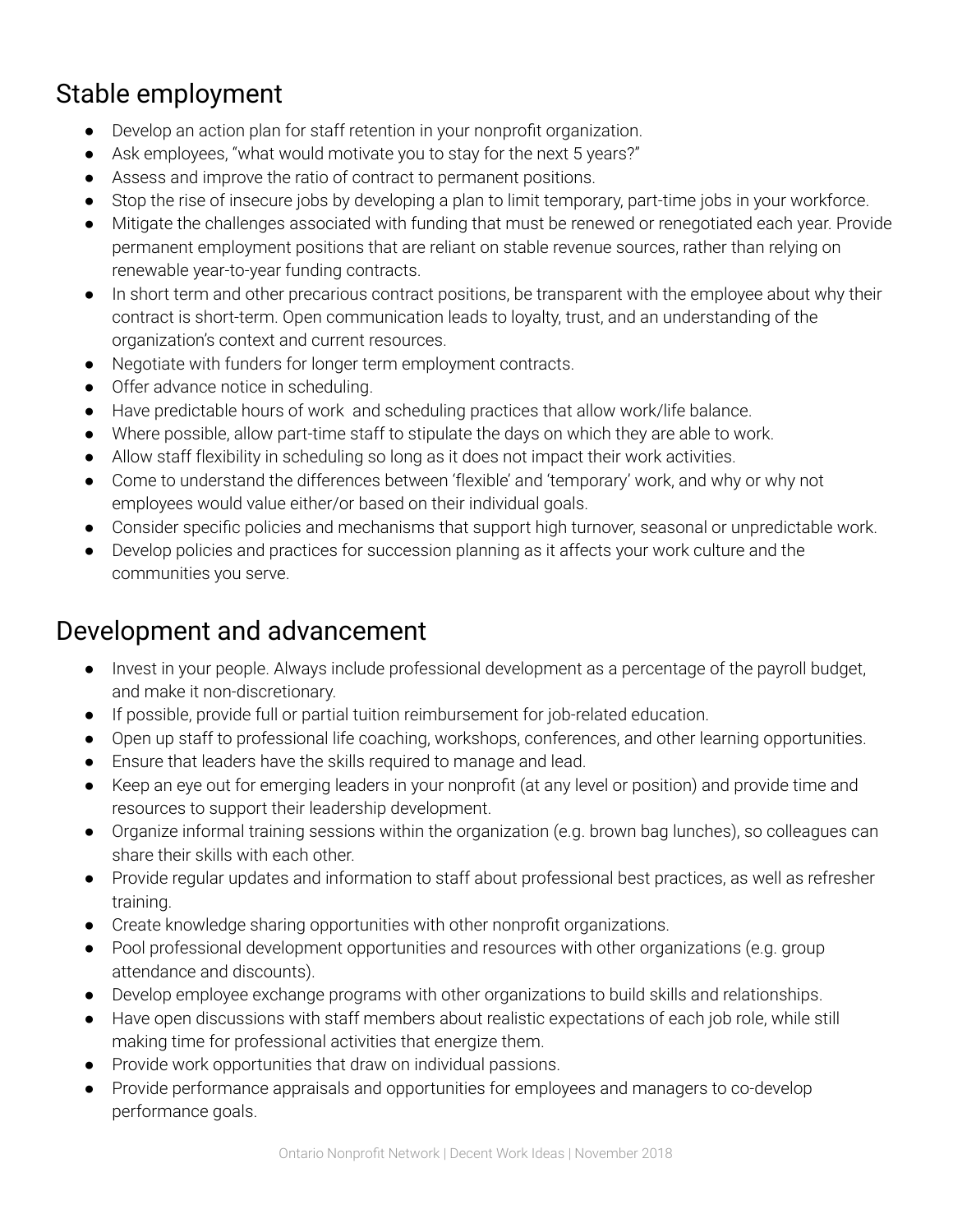- Make employee learning and development goals a part of day-to-day work.
- Engage in long-term career path discussions with employees.
- Set up conditions for mentorship among colleagues, staff, management, and others in your network.
- Create job ladders by linking internal hiring, training and promotion systems to external organizations.
- Promote pathways to stable employment for temporary, part-time employees by offering training and network opportunities.
- For contract employees, actively provide networking, reference support, career advice, and job search help (e.g. forward relevant job postings) closer to the contract end-date.
- Promote managers from within the organization.
- Support the learning of new employees and emerging professionals by helping them understand the larger context in which your nonprofit operates.

## Equality and rights at work

- Come to understand the work culture you are creating, and ensure that trust is at the heart of it.
- Have an open door policy between employees and senior management.
- Establish Codes of Conduct for workplace procedures and behaviours.
- Promote communications, team-building, decision-making and staff appreciation practices that strengthen inclusive, creative, collaborative, and safe work cultures.
- Enable good communication between employees, management, and the board about decent work.
- Create space for creativity and new ideas in staff discussions.
- Seek out employee feedback when launching new initiatives.
- Engage all staff in shared budgeting decisions.
- Create joint worker-management committees (e.g. health and safety, advocacy, equity and inclusion, anti-violence, etc.).
- Co-create, with staff, guidelines for flexible/remote work and accountability.
- Develop clear and accessible grievance procedures, policies and practices in place to support staff in resolving conflicts.
- Develop anti-oppression and anti-harassment policies, but also be aware of how ongoing employment status (ie. precarity) may prevent employees from acting on them.
- Make time to listen to employees and set up equitable conditions for feedback (e.g. employee satisfaction surveys).
- Develop proactive policies for diversity and inclusion.
- When required, be committed to developing and implementing individual accessibility accommodation plans.
- Provide staff and volunteers with training on the Accessibility for Ontarians with Disabilities Act. Access Forward provides free modules.
- Ensure that all workers are trained on Occupational Health and Safety.
- Take extra steps to make sure part-time, contract employees get the same level of Occupational Health and Safety training, and are actively involved in creating safe and healthy workplaces.
- Familiarize yourself with the The National Standard for Psychological Health and Safety in the Workplace.
- Ensure that all employees learn safety protocols for their job duties and can access supports when something goes wrong.